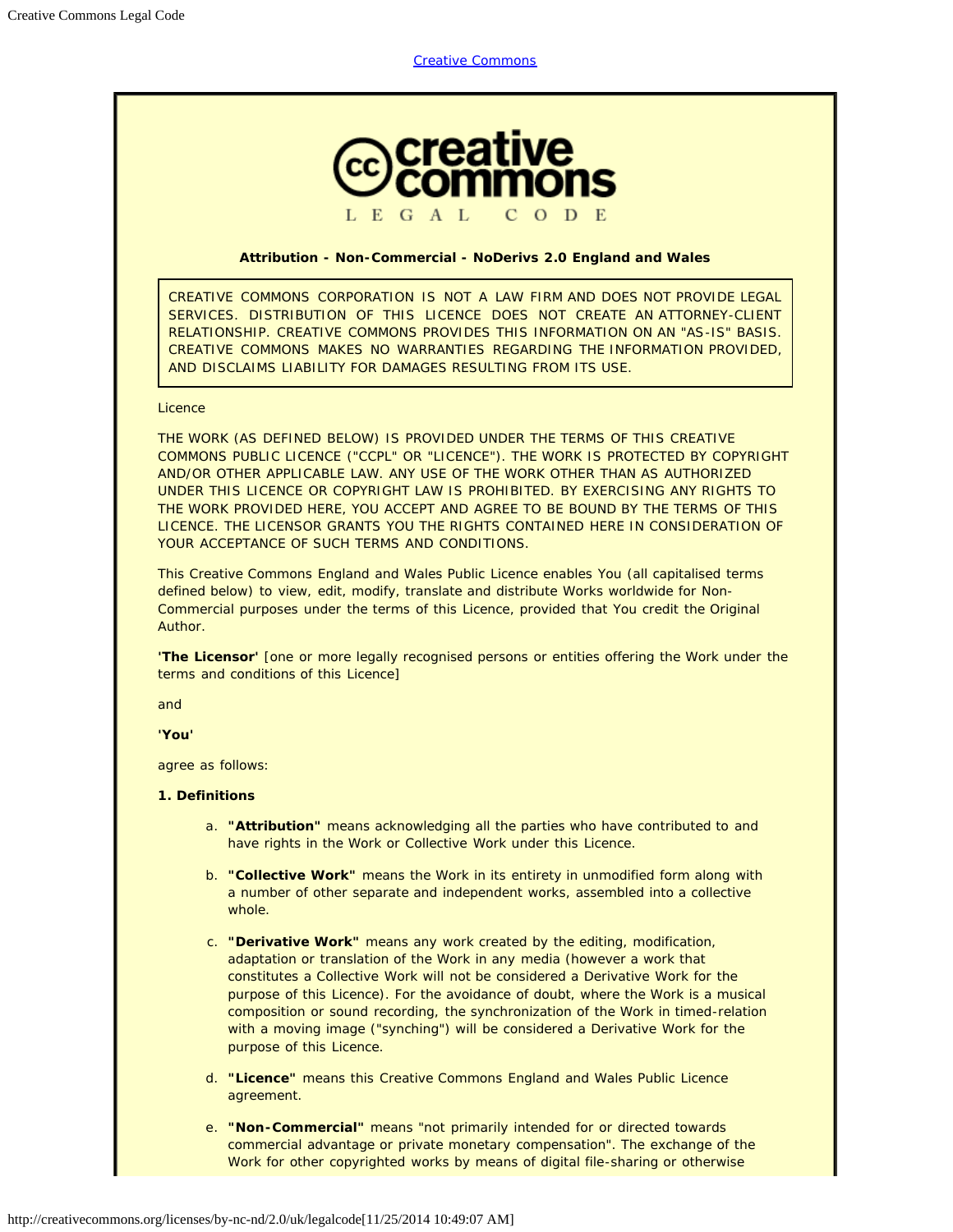shall not be considered to be intended for or directed towards commercial advantage or private monetary compensation, provided there is no payment of any monetary compensation in connection with the exchange of copyrighted works.

- f. **"Original Author"** means the individual (or entity) who created the Work.
- g. **"Work"** means the work protected by copyright which is offered under the terms of this Licence.
- h. For the purpose of this Licence, when not inconsistent with the context, words in the singular number include the plural number.

## **2. Licence Terms**

2.1 The Licensor hereby grants to You a worldwide, royalty-free, non-exclusive, Licence for Non-Commercial use and for the duration of copyright in the Work.

## **You may:**

- copy the Work;
- incorporate the Work into one or more Collective Works;
- copy the Work as incorporated in any Collective Work; and
- publish, distribute, archive, perform or otherwise disseminate the Work or the Work as incorporated in any Collective Work, to the public in any material form in any media whether now known or hereafter created.

## **HOWEVER,**

## **You must not:**

- impose any terms on the use to be made of the Work, the Work as incorporated in a Collective Work that alter or restrict the terms of this Licence or any rights granted under it or has the effect or intent of restricting the ability to exercise those rights;
- impose any digital rights management technology on the Work, the Work as incorporated in a Collective Work that alters or restricts the terms of this Licence or any rights granted under it or has the effect or intent of restricting the ability to exercise those rights;
- make any Derivative Works;
- sublicense the Work:
- subject the Work to any derogatory treatment as defined in the Copyright, Designs and Patents Act 1988.

# **FINALLY,**

### **You must:**

- make reference to this Licence (by Uniform Resource Identifier (URI), spoken word or as appropriate to the media used) on all copies of the Work and Collective Works published, distributed, performed or otherwise disseminated or made available to the public by You;
- recognise the Licensor's / Original Author's right of attribution in any Work and Collective Work that You publish, distribute, perform or otherwise disseminate to the public and ensure that You credit the Licensor / Original Author as appropriate to the media used; and
- to the extent reasonably practicable, keep intact all notices that refer to this Licence, in particular the URI, if any, that the Licensor specifies to be associated with the Work, unless such URI does not refer to the copyright notice or licensing information for the Work.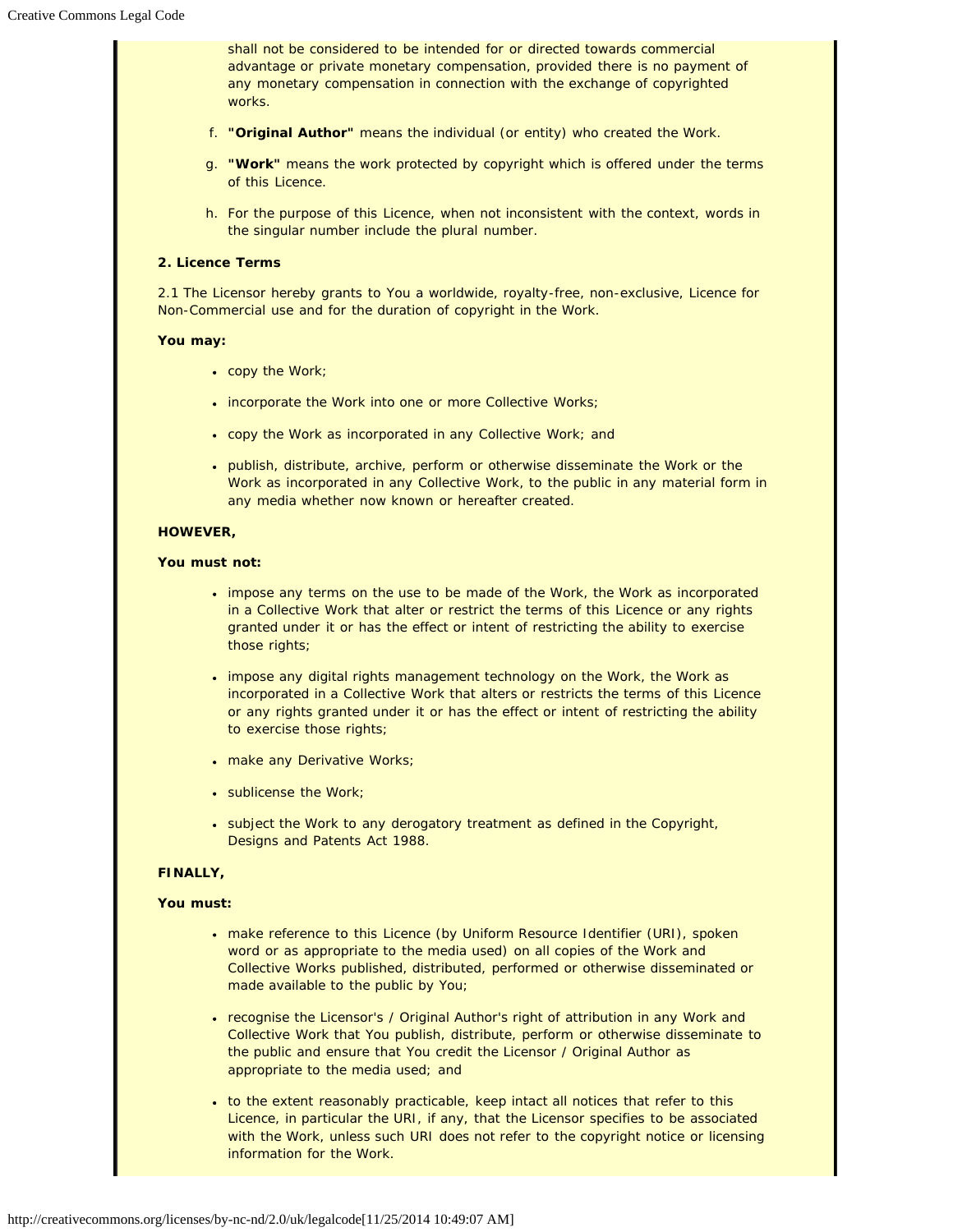## **Additional Provisions for third parties making use of the Work**

2.2. Further licence from the Licensor

Each time You publish, distribute, perform or otherwise disseminate

- the Work: or
- the Work as incorporated in a Collective Work

the Licensor agrees to offer to the relevant third party making use of the Work (in any of the alternatives set out above) a licence to use the Work on the same terms and conditions as granted to You hereunder.

2.3. This Licence does not affect any rights that the User may have under any applicable law, including fair use, fair dealing or any other legally recognised limitation or exception to copyright infringement.

2.4. All rights not expressly granted by the Licensor are hereby reserved, including but not limited to, the exclusive right to collect, whether individually or via a licensing body, such as a collecting society, royalties for any use of the Work for any reason which results in commercial advantage or private monetary compensation.

### **3. Warranties and Disclaimer**

Except as required by law, the Work is licensed by the Licensor on an "as is" and "as available" basis and without any warranty of any kind, either express or implied.

# **4. Limit of Liability**

Subject to any liability which may not be excluded or limited by law the Licensor shall not be liable and hereby expressly excludes all liability for loss or damage howsoever and whenever caused to You.

## **5. Termination**

The rights granted to You under this Licence shall terminate automatically upon any breach by You of the terms of this Licence. Individuals or entities who have received Collective Works from You under this Licence, however, will not have their Licences terminated provided such individuals or entities remain in full compliance with those Licences.

# **6. General**

6.1. The validity or enforceability of the remaining terms of this agreement is not affected by the holding of any provision of it to be invalid or unenforceable.

6.2. This Licence constitutes the entire Licence Agreement between the parties with respect to the Work licensed here. There are no understandings, agreements or representations with respect to the Work not specified here. The Licensor shall not be bound by any additional provisions that may appear in any communication in any form.

6.3. A person who is not a party to this Licence shall have no rights under the Contracts (Rights of Third Parties) Act 1999 to enforce any of its terms.

6.4. This Licence shall be governed by the law of England and Wales and the parties irrevocably submit to the exclusive jurisdiction of the Courts of England and Wales.

# **7. On the role of Creative Commons**

7.1. Neither the Licensor nor the User may use the Creative Commons logo except to indicate that the Work is licensed under a Creative Commons Licence. Any permitted use has to be in compliance with the Creative Commons trade mark usage guidelines at the time of use of the Creative Commons trade mark. These guidelines may be found on the Creative Commons website or be otherwise available upon request from time to time.

7.2. Creative Commons Corporation does not profit financially from its role in providing this Licence and will not investigate the claims of any Licensor or user of the Licence.

7.3. One of the conditions that Creative Commons Corporation requires of the Licensor and You is an acknowledgement of its limited role and agreement by all who use the Licence that the